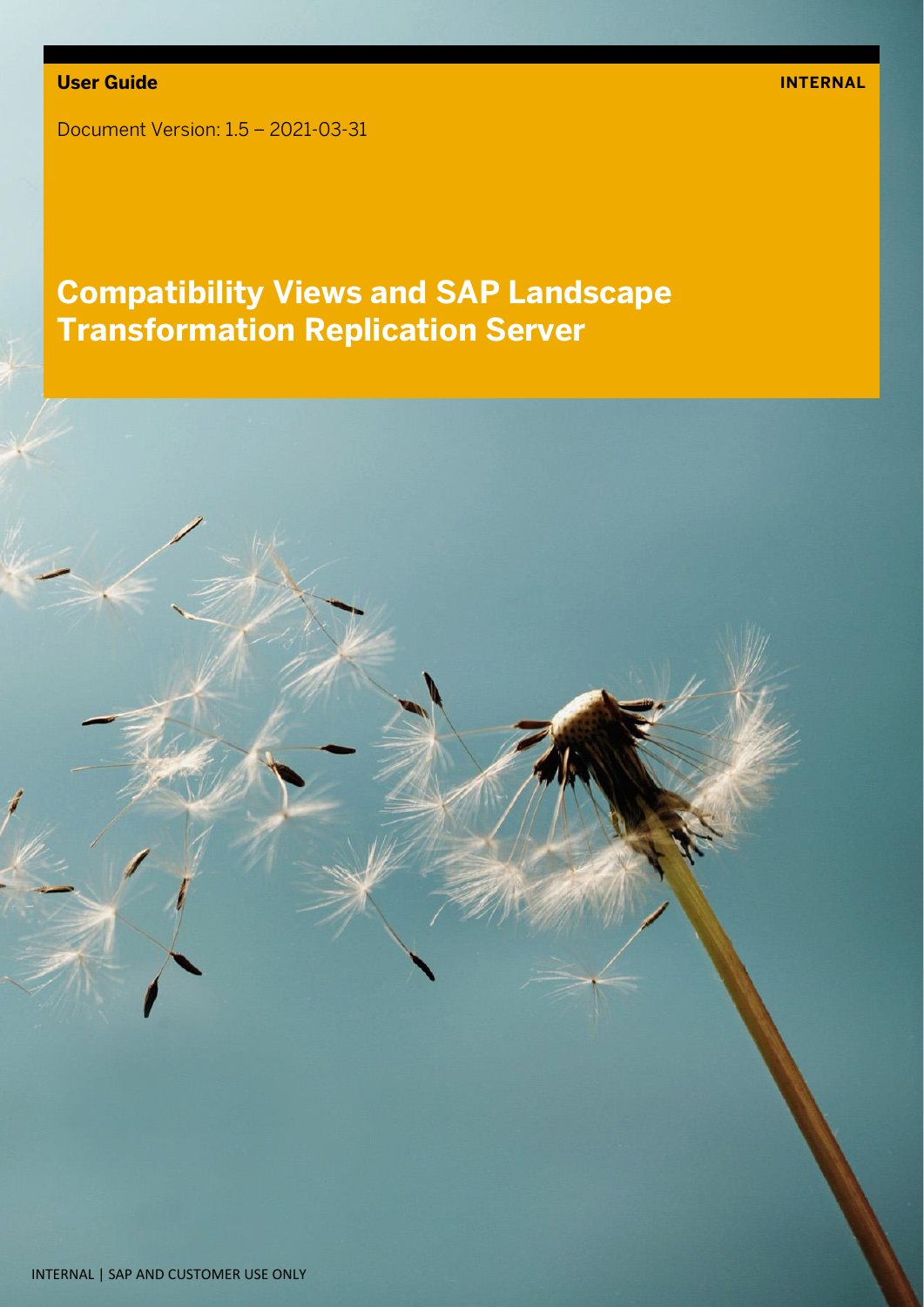# **Typographic Conventions**

| <b>Type Style</b>   | Description                                                                                                                                                                                                                            |
|---------------------|----------------------------------------------------------------------------------------------------------------------------------------------------------------------------------------------------------------------------------------|
| Example             | Words or characters quoted from the screen. These include field names, screen titles,<br>pushbuttons labels, menu names, menu paths, and menu options.<br>Textual cross-references to other documents.                                 |
| <b>Example</b>      | Emphasized words or expressions.                                                                                                                                                                                                       |
| <b>EXAMPLE</b>      | Technical names of system objects. These include report names, program names,<br>transaction codes, table names, and key concepts of a programming language when they<br>are surrounded by body text, for example, SELECT and INCLUDE. |
| Example             | Output on the screen. This includes file and directory names and their paths, messages,<br>names of variables and parameters, source text, and names of installation, upgrade and<br>database tools.                                   |
| Example             | Exact user entry. These are words or characters that you enter in the system exactly as<br>they appear in the documentation.                                                                                                           |
| <example></example> | Variable user entry. Angle brackets indicate that you replace these words and characters<br>with appropriate entries to make entries in the system.                                                                                    |
| <b>EXAMPLE</b>      | Keys on the keyboard, for example, $F2$ or $ETER$ .                                                                                                                                                                                    |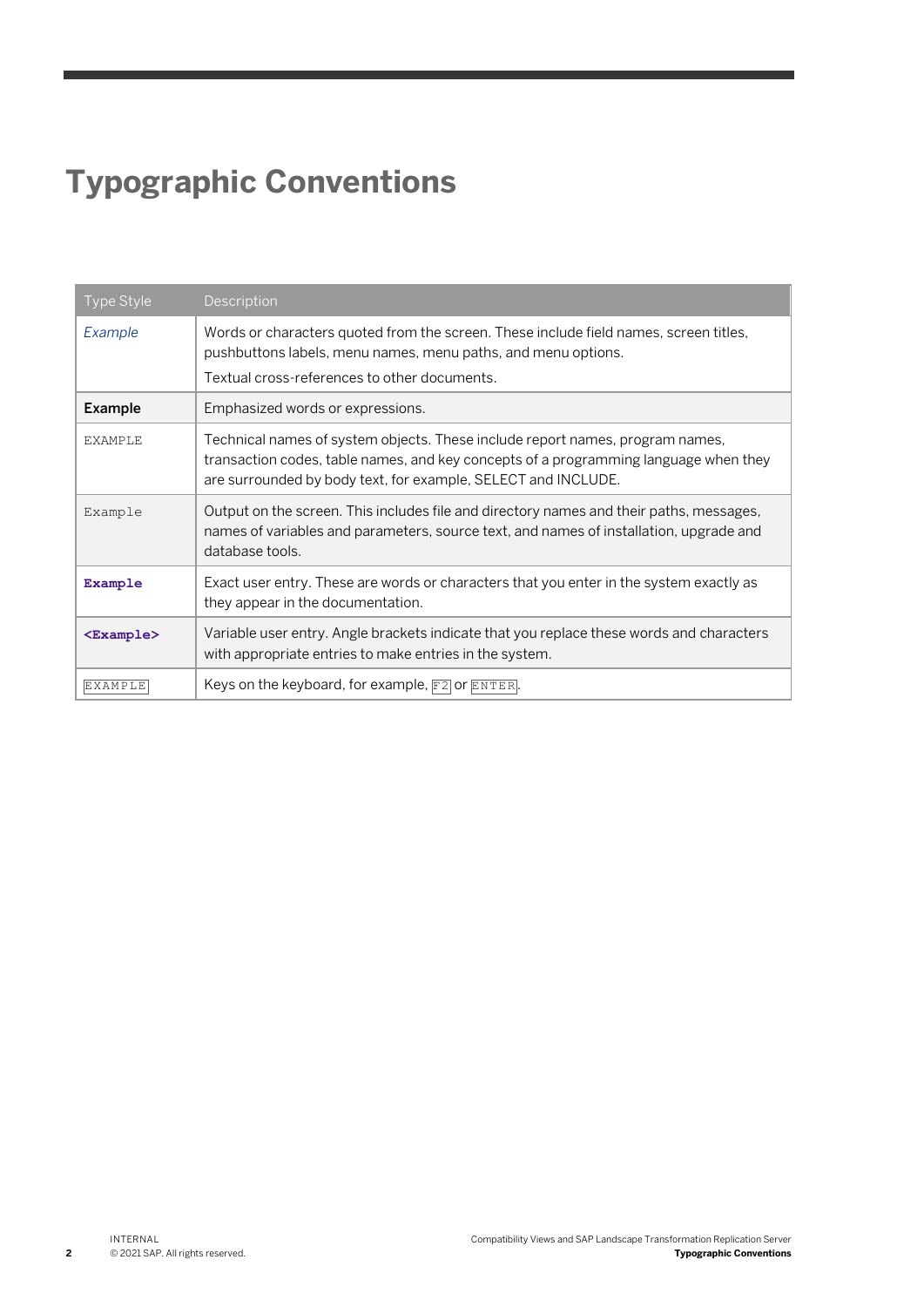# **Document History**

| Version | Date       | Change                                                                                                                                  |
|---------|------------|-----------------------------------------------------------------------------------------------------------------------------------------|
| 1.0     | 2017-09-18 | Initial Version                                                                                                                         |
| 1.1     | 2017-11-09 | Updated version to include note for Operational Data Provisioning (ODP)<br>framework.                                                   |
| 1.2     | 2018-08-01 | Updated version to reflect information regarding SAP S/4HANA 1809 and<br>higher.                                                        |
| 1.3     | 2019-01-30 | New chapter Synchronize Compatibility View Logic                                                                                        |
| 1.4     | 2020-09-30 | Updated version to include source systems using SAP S/4HANA 2020 and<br>higher                                                          |
| 1.5     | 2021-03-31 | Updated version to include additional information about using the Data<br>Provisioning feature to analyze the compatibility view logic. |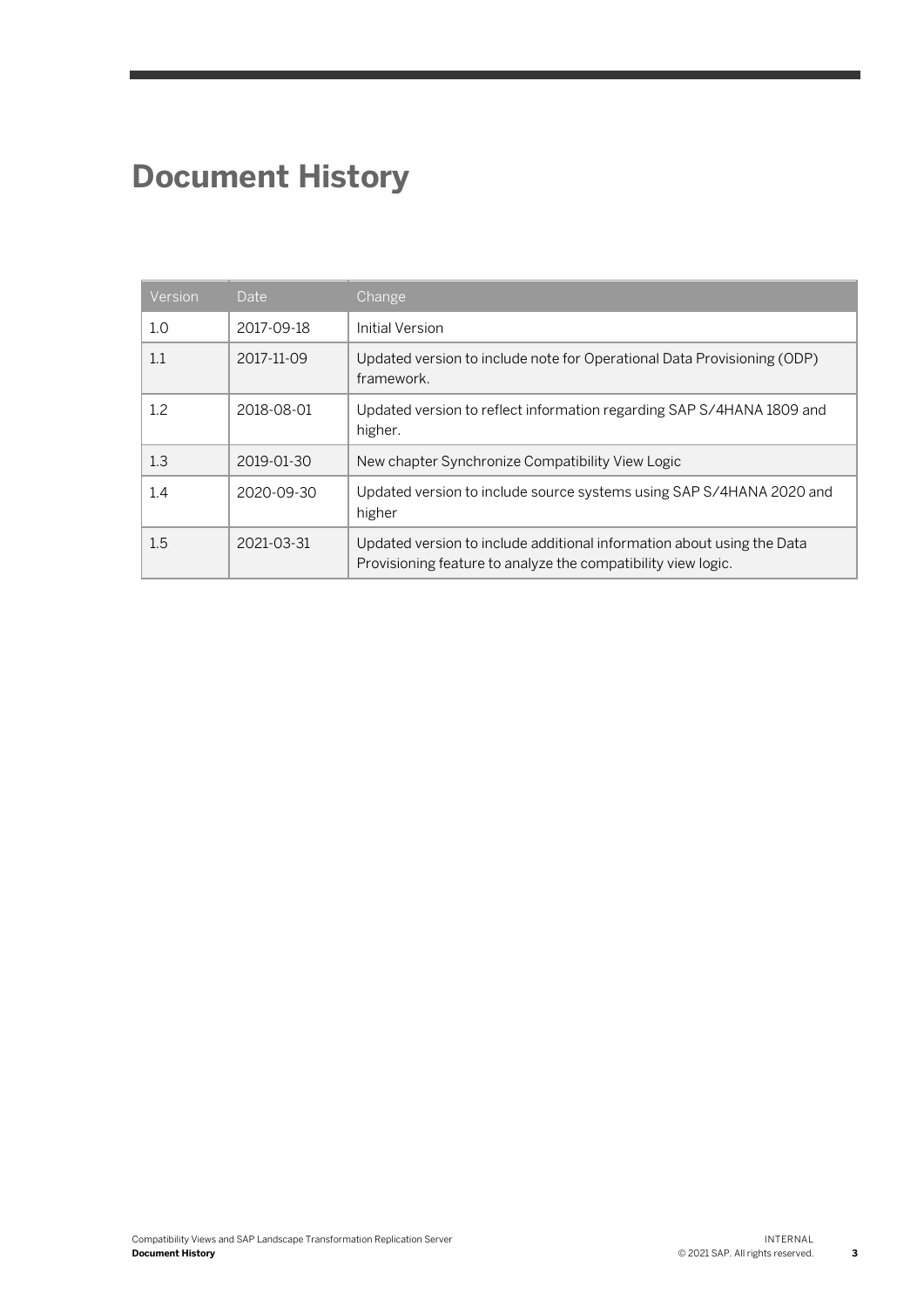# **Table of Contents**

| $\mathbf{1}$            |  |
|-------------------------|--|
| 1.1                     |  |
| 1.2                     |  |
| $\overline{2}$          |  |
| 2.1                     |  |
| 2.2                     |  |
| 2.3                     |  |
| $\mathbf{3}$            |  |
| 3.1                     |  |
| $\overline{\mathbf{4}}$ |  |
| 5                       |  |
| 5.1                     |  |
| 5.2                     |  |
| 6                       |  |

 $\overline{\mathbf{4}}$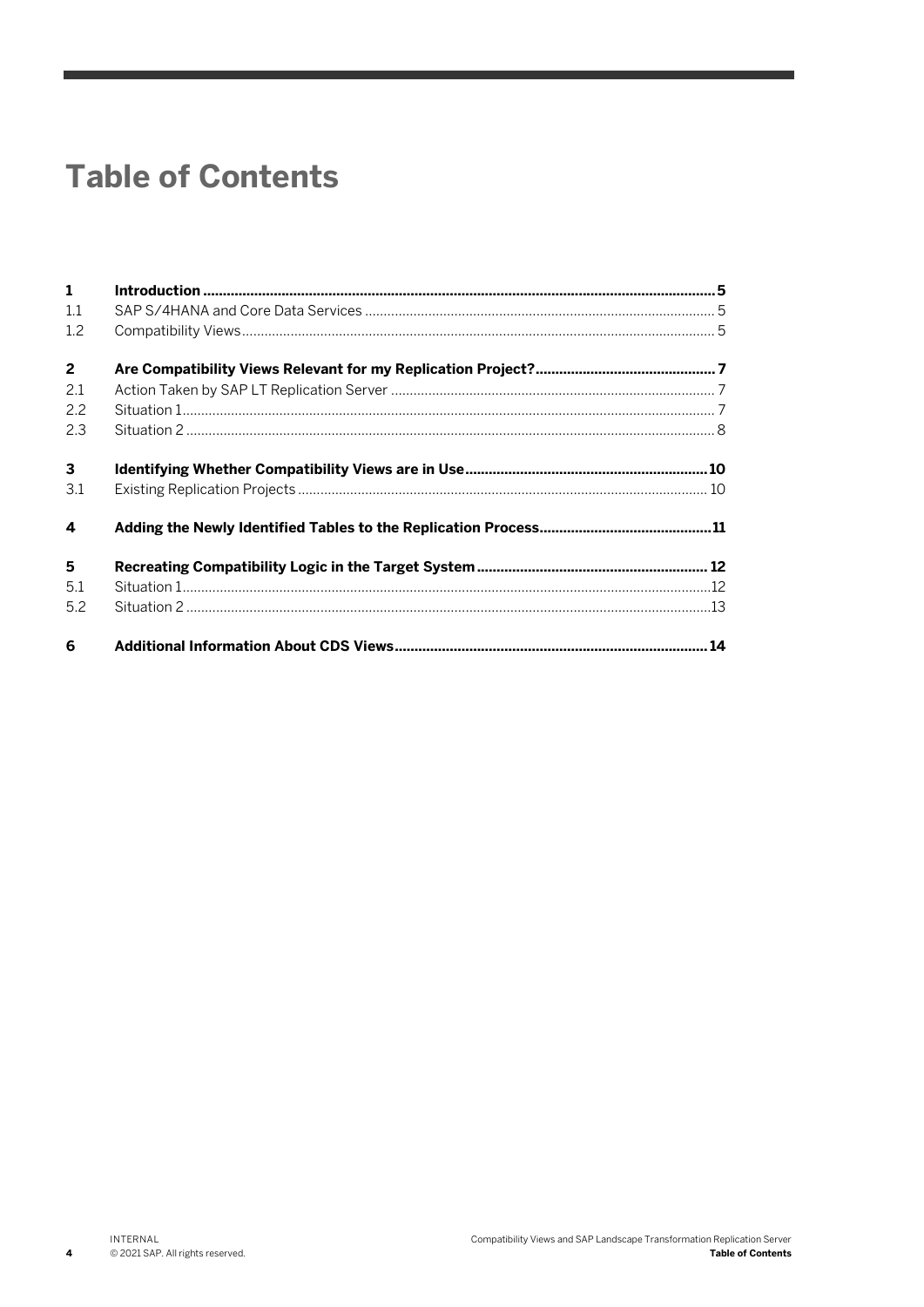## **1 Introduction**

### **1.1 SAP S/4HANA and Core Data Services**

To take advantage of SAP HANA for application development, SAP introduced a new data modeling infrastructure known as core data services. With CDS, data models are defined and consumed on the database rather than on the application server. CDS also offers capabilities beyond the traditional data modeling tools, including support for conceptual modeling and relationship definitions, built-in functions, and extensions.

SAP S/4HANA takes advantage of the new capabilities provided by core data services, for example by using compatibility views, which are a variant of CDS views (a CDS view is a view of the ABAP Dictionary which is represented by the CDS entity.)

### **1.2 Compatibility Views**

If a compatibility view is in place for a table, requests to access that table are redirected by the system to the compatibility view. Instead of reading directly from the table, the system reads data from the compatibility view. Whenever an application uses this table, data is not written to the table or to the compatibility view, but to the newly introduced tables which are part of the compatibility view.

### Example

The following graphic depicts table COEP in an SAP S/4HANA system. In the SAP S/4HANA system, the table is redirected to the compatibility view V\_COEP. In this example, if an application wants to use this table COEP, then table or the compatibility view V\_COEP is not changed, but rather one of the underlying tables which are part of the compatibility view, for example ACDOCA.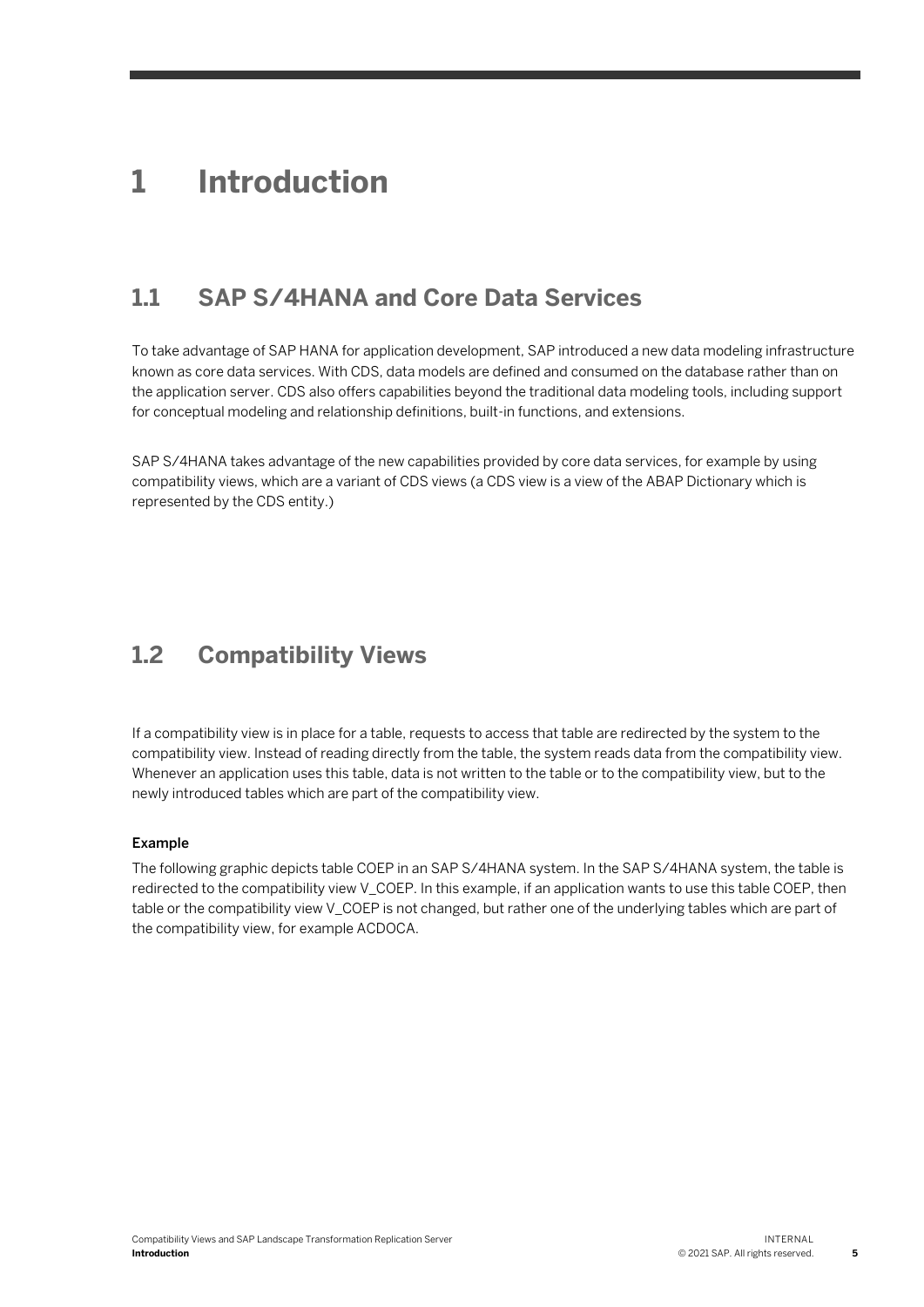

Figure 1 - Table COEP and Compatibility View V\_COEP in SAP S/4HANA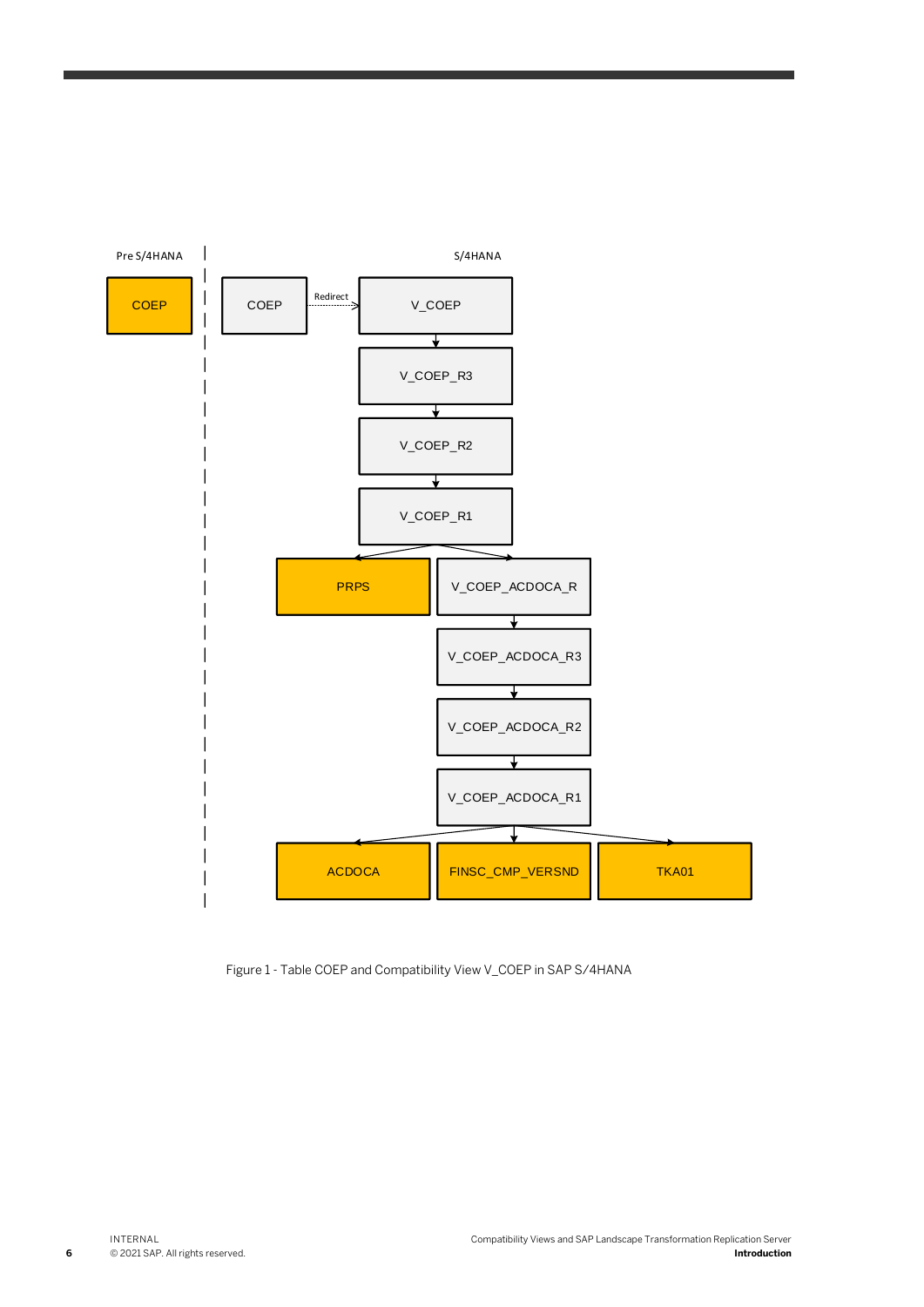# **2 Are Compatibility Views Relevant for my Replication Project?**

When replicating data using SAP Landscape Transformation Replication Server, there are certain situations where compatibility views will become relevant for your project:

- You are using SAP Landscape Transformation Replication Server with a newly installed SAP S/4HANA system. Since certain tables in the SAP S/4HANA system use compatibility views, additional tables are now relevant for the replication process.
- You are using SAP Landscape Transformation Replication Server with a system that has been upgraded to SAP S/4HANA. After the upgrade, certain tables in the SAP S/4HANA system will use compatibility views. Replicating data from these tables will not work after the upgrade; additional tables are now relevant for the replication process.

### **2.1 Action Taken by SAP LT Replication Server**

If compatibility views are relevant for your project, the action taken by SAP LT Replication Server depends on the SAP LT Replication Server versions used.

### **2.2 Situation 1**

| Source System                                             | <b>SAP LT Replication Server System</b>                                      |
|-----------------------------------------------------------|------------------------------------------------------------------------------|
| DMIS 2020 (SP00 or higher)<br>S/4HANA 2020 SP00 or higher | DMIS 2020 (SP00 or higher)<br>DMIS 2018 (SP04 or higher)<br>SAP S/4HANA 2020 |

If you are using one of the combinations outlined in the table above, then SAP LT Replication Server will identify the tables associated with the compatibility view and add these tables to the replication process.

In addition, SAP LT Replication Server will analyze the compatibility view logic and create the same logic in the target system.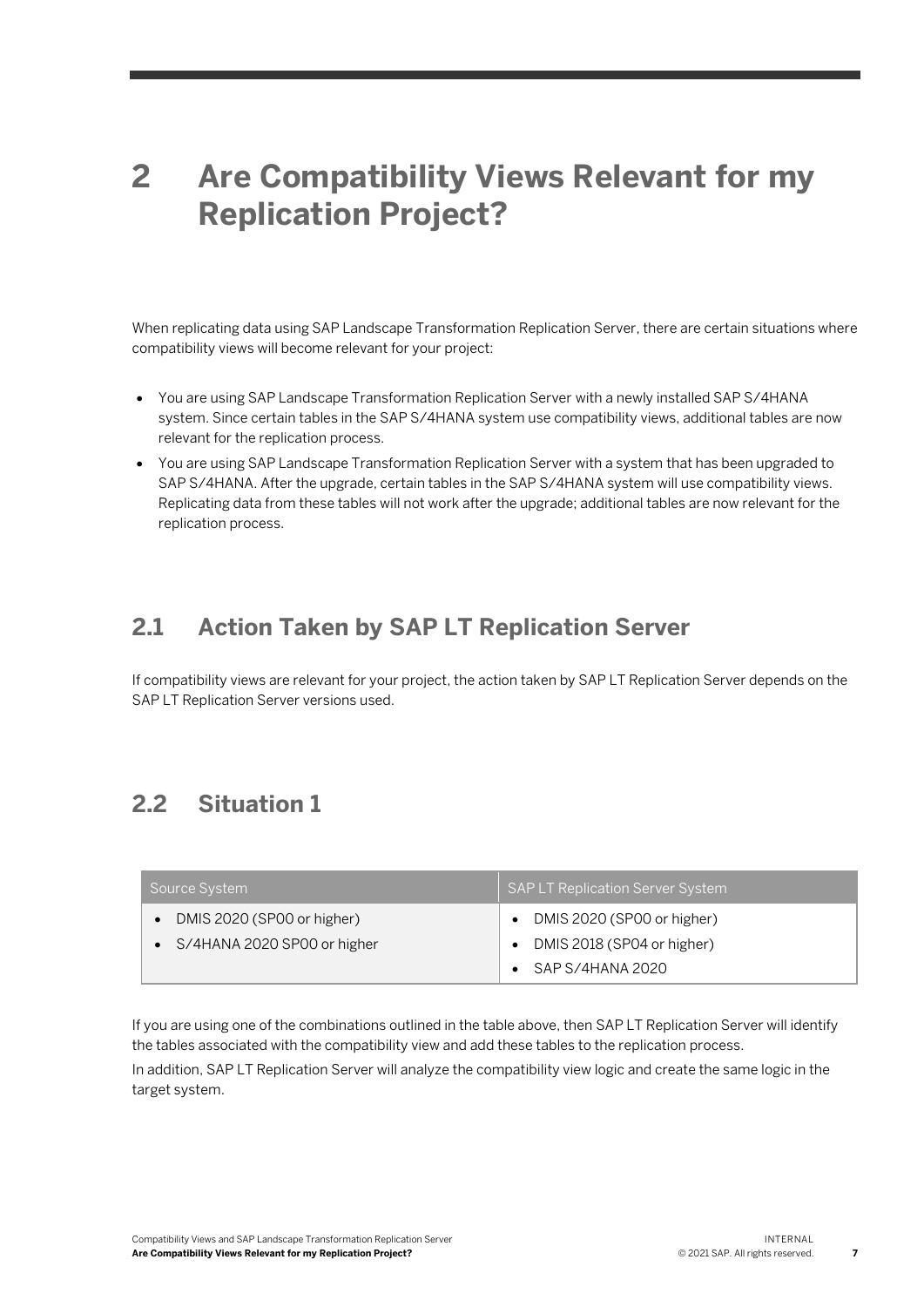### **Note**

SAP LT Replication Server can create the compatibility logic in the target system if the subscriptionbased change data capture mechanism is used in the source system. A new configuration in the system will use this recording by default. If you switch the change data capture mechanism of the configuration to the legacy recording mechanism, then you will need to manually create the compatibility logic in the target system. Likewise, if the configuration was created when the SAP LT Replication system was using an older DMIS release and later the SAP LT Replication system was upgraded, then you will also need to manually create the compatibility logic in the target system.

### **2.3 Situation 2**

| Source System                                                            | <b>SAP LT Replication Server System</b>              |
|--------------------------------------------------------------------------|------------------------------------------------------|
| DMIS 2020 (SP00 or higher)<br>$\bullet$<br><b>DMIS 2018</b><br>$\bullet$ | DMIS 2011 (SP14 or higher),<br>DMIS 2018 (SP00-SP03) |
| <b>DMIS 2011</b><br>$\bullet$                                            |                                                      |
| • S/4HANA 2020 SP00 or higher                                            |                                                      |
| $\bullet$ S/4HANA 1809                                                   |                                                      |
| $\bullet$ S/4HANA 1909                                                   |                                                      |

If compatibility views are relevant for your project and you are using one of the combinations outlined in the table above, then SAP LT Replication Server will identify the tables associated with the compatibility view and add these tables to the replication process.

However in this situation it will be necessary to rebuild the logic of the compatibility view in the target system. For more information, see chapter 5.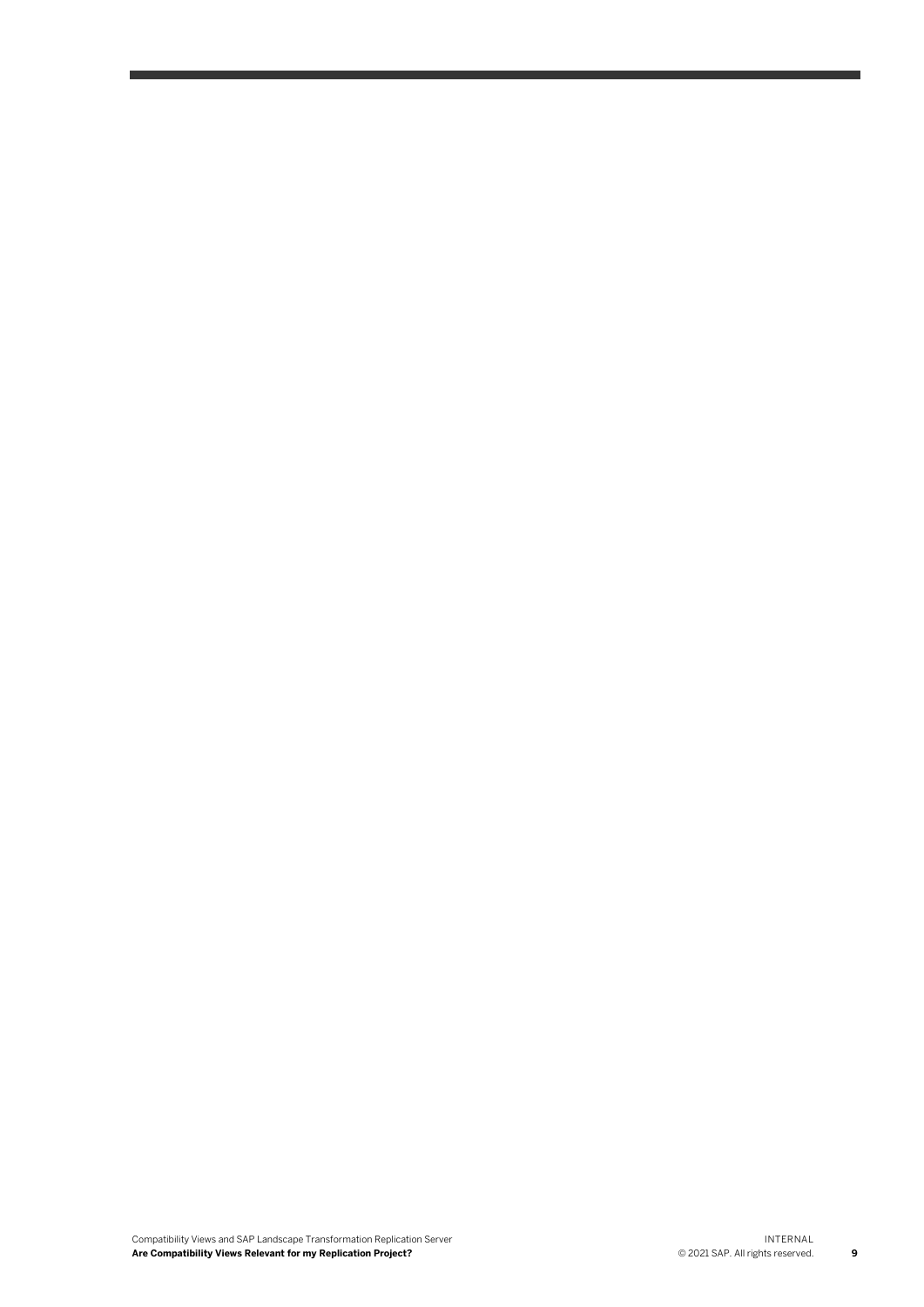# **3 Identifying Whether Compatibility Views are in Use**

## **3.1 Existing Replication Projects**

If you are currently running a replication project, and one of the participating systems is now using compatibility views (for example, after an upgrade), you can use SAP Landscape Transformation Replication Server functionality to identify whether any of the tables that are relevant for the replication process are using compatibility views.

In the SAP LT Replication Server Cockpit (transaction LTRC), you can use the expert function *Identify Redirected Tables After Source System Upgrade* to check whether tables that have the status *In Replication* are now redirected to a compatibility view.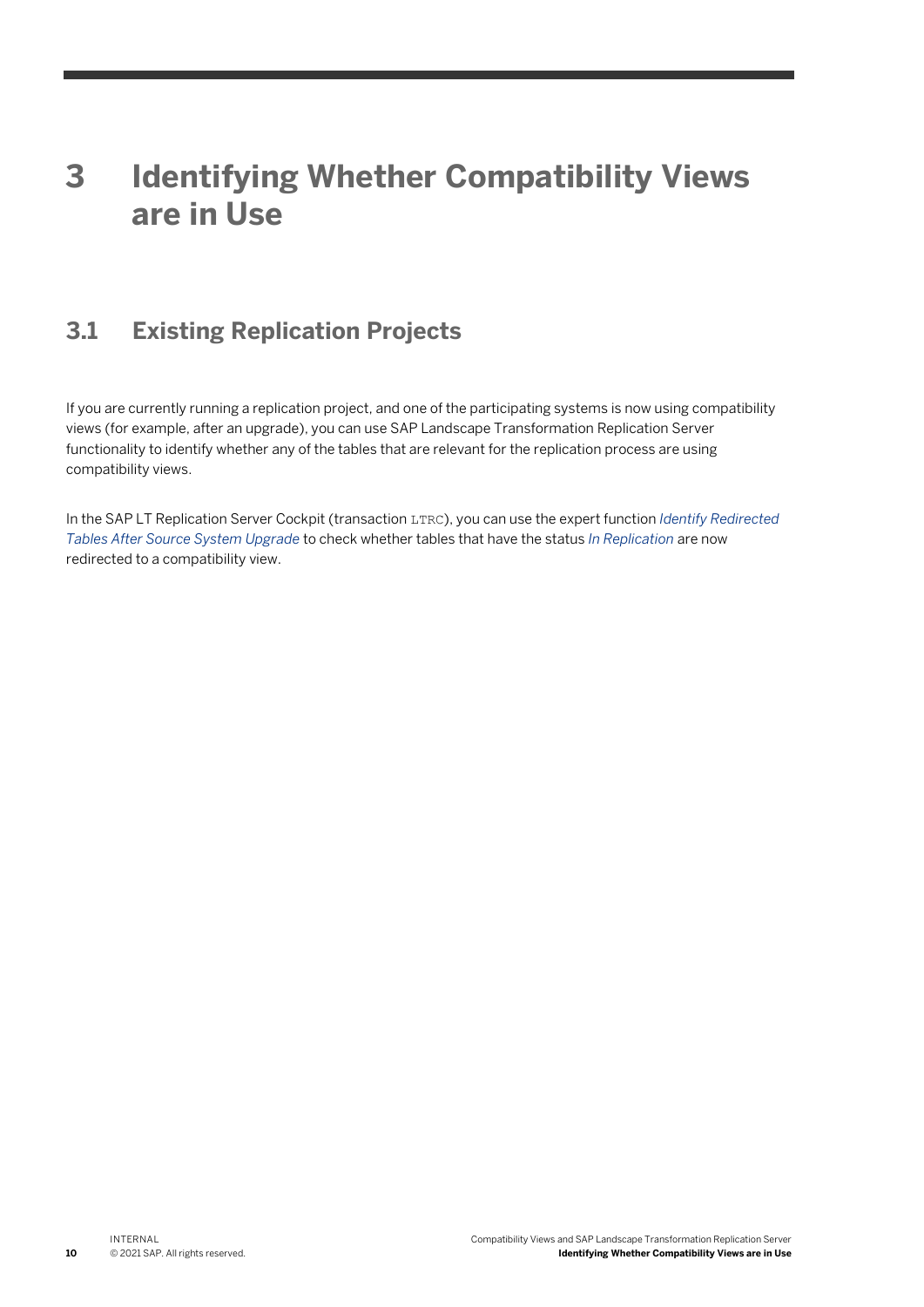# **4 Adding the Newly Identified Tables to the Replication Process**

The newly identified tables that are associated with the compatibility view are relevant for the replication process. There are the following two options for adding the table to the replication process:

- Option 1: Add the newly identified tables (in transaction LTRC)) and start the replication process for these tables.
- Option 2: Stop the replication process for the table and restart it. SAP LT Replication Server will identify the tables associated with the compatibility view and add these tables to the replication process. If the table is very large, you can avoid an initial load of the table itself by just adding the newly identified tables associated with the compatibility view (as described in option 1).

#### Note

If you are replicating data using the Operational Data Provisioning (ODP) Framework, you need to add the relevant tables using the SAP BW system.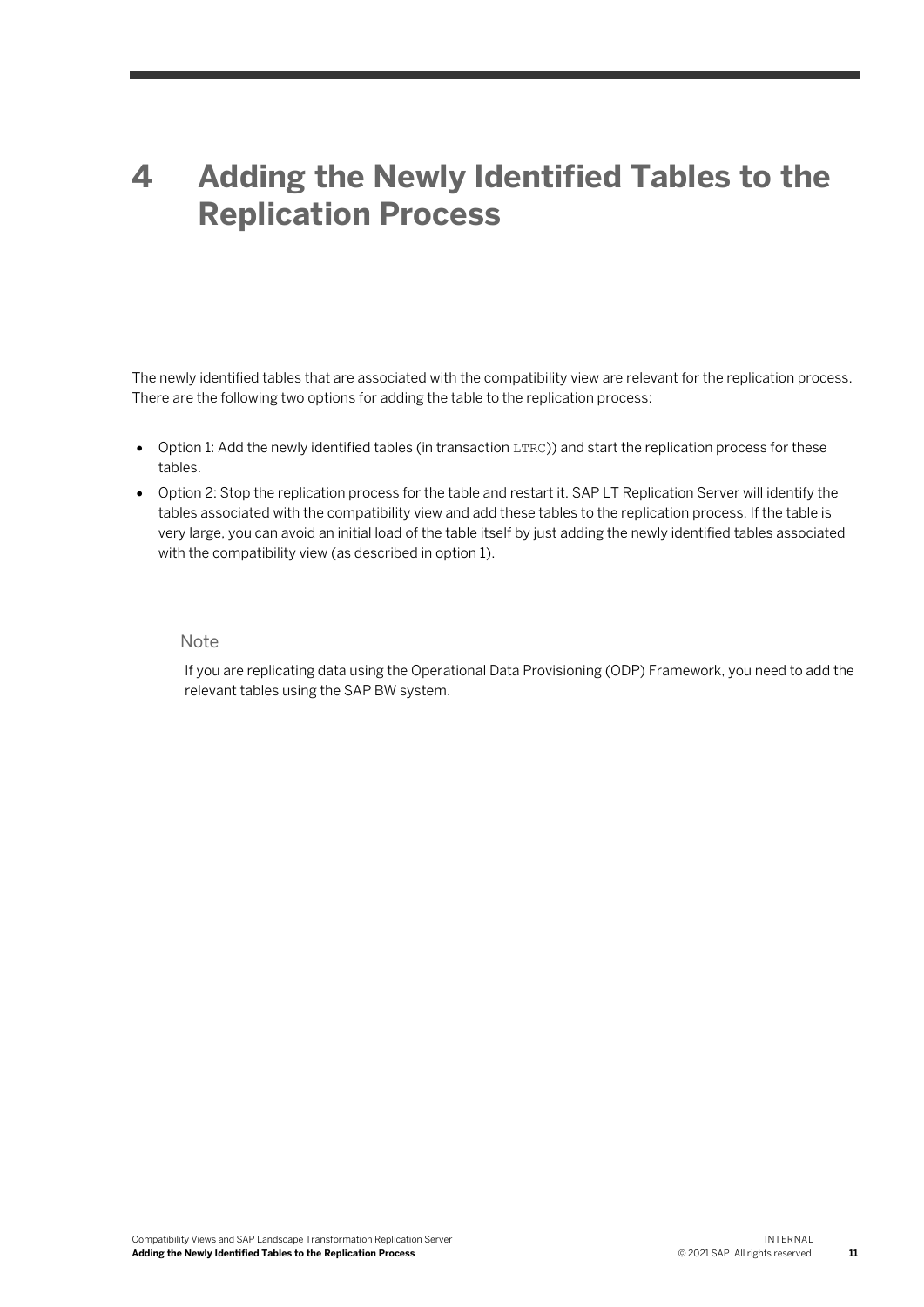# **5 Recreating Compatibility Logic in the Target System**

### **5.1 Situation 1**

| Source System                                               | <b>SAP LT Replication Server System</b>                  |
|-------------------------------------------------------------|----------------------------------------------------------|
| DMIS 2020 (SP00 or higher)<br>• S/4HANA 2020 SP00 or higher | DMIS 2020 (SP00 or higher)<br>DMIS 2018 (SP04 or higher) |
|                                                             | $\bullet$ SAP S/4HANA 2020                               |

You can use the *Data Provisioning* feature in the SAP LT Replication Server Cockpit (transaction LTRC) to analyze the compatibility view logic and create the same logic in the target system. For example, you can see how table COEP is analyzed In the screenshot below.

| Analyze Actions                                                                                                | Validate Actions                                                               | <b>OF</b> Schedule Actions | <b>TTT</b> Reset Actions        | $\boxed{\mathbf{i}}$ Info       |                                 |                       |                      |                                            |        |  |
|----------------------------------------------------------------------------------------------------------------|--------------------------------------------------------------------------------|----------------------------|---------------------------------|---------------------------------|---------------------------------|-----------------------|----------------------|--------------------------------------------|--------|--|
| <b>Object Name</b>                                                                                             | <b>COEP</b>                                                                    |                            | Ġ.                              |                                 |                                 |                       |                      |                                            |        |  |
| 简图<br>ନ<br>$\ \triangle\ $                                                                                     | le.<br>$\mathbf{L}$ is a<br>$\mathbb{Q} \times \mathbb{Q}$<br>- 14 H           |                            |                                 |                                 |                                 |                       |                      |                                            |        |  |
| <b>Object Name</b>                                                                                             |                                                                                | Object Type                | Can Be Crea                     |                                 | Can Be Loaded   Can Be Replicat | <b>Current Status</b> | Action               |                                            | Edit A |  |
| v_coep_view                                                                                                    |                                                                                | <b>CDS View</b>            | $\boxed{\checkmark}$            |                                 |                                 | No Action             | <b>Create View</b>   |                                            | ø      |  |
| $\cdot$ $\Box$ COEP                                                                                            |                                                                                | Table                      | $\overline{\mathsf{v}}$         | $\overline{\blacktriangledown}$ | г                               | No Action             | Perform Initial Load |                                            | .<br>Z |  |
| V_Coep_R3_view                                                                                                 |                                                                                | <b>CDS View</b>            | $\sqrt{2}$                      |                                 | П                               | No Action             | <b>Create View</b>   |                                            | Z      |  |
| V Coep R2 view                                                                                                 |                                                                                | <b>CDS View</b>            | $\overline{\mathsf{v}}$         |                                 | П                               | No Action             | <b>Create View</b>   |                                            | ø      |  |
| V Coep R1 view                                                                                                 |                                                                                | <b>CDS View</b>            | $\overline{\mathbf{v}}$         |                                 | П                               | No Action             | <b>Create View</b>   |                                            | Z      |  |
| $\cdot$ = PRPS                                                                                                 |                                                                                | Table                      | $\overline{\mathbf{v}}$         | $\overline{\blacktriangledown}$ | $\overline{\blacktriangledown}$ | No Action             |                      | Start Replication (Including Initial Load) | Z      |  |
|                                                                                                                | v coep acdoca r view                                                           | <b>CDS View</b>            | $\overline{\mathbf{v}}$         |                                 | г                               | No Action             | <b>Create View</b>   |                                            | B      |  |
|                                                                                                                | v_coep_acdoca_r3_view                                                          | <b>CDS View</b>            | $\overline{\mathbf{v}}$         |                                 | г                               | No Action             | <b>Create View</b>   |                                            | þ      |  |
|                                                                                                                | V_Coep_Acdoca_R2_view                                                          | <b>CDS View</b>            | $\overline{\blacktriangledown}$ |                                 | г                               | No Action             | <b>Create View</b>   |                                            | þ      |  |
|                                                                                                                | V Coep_Acdoca_R1_view CDS View                                                 |                            | $\overline{\mathbf{v}}$         |                                 | г                               | No Action             | <b>Create View</b>   |                                            | þ      |  |
|                                                                                                                | · F ACDOCA                                                                     | Table                      | $\overline{\blacktriangledown}$ | $\overline{\blacktriangledown}$ | $\overline{\blacktriangledown}$ | No Action             |                      | Start Replication (Including Initial Load) | þ      |  |
|                                                                                                                | $\cdot$ $\mathbb{F}$ Finsc CMP versnd                                          | Table                      | $\overline{\blacktriangledown}$ | $\overline{\blacktriangledown}$ | ⊽                               | <b>No Action</b>      |                      | Start Replication (Including Initial Load) | þ      |  |
|                                                                                                                | $\cdot$ $\equiv$ TKA01                                                         | Table                      | $\overline{\blacktriangledown}$ | $\overline{\blacktriangledown}$ | $\overline{\checkmark}$         | No Action             |                      | Start Replication (Including Initial Load) | B      |  |
|                                                                                                                |                                                                                |                            |                                 |                                 |                                 |                       |                      |                                            |        |  |
|                                                                                                                |                                                                                |                            |                                 |                                 |                                 |                       |                      |                                            |        |  |
|                                                                                                                |                                                                                |                            |                                 |                                 |                                 |                       |                      |                                            |        |  |
| $\leftarrow$<br>$\rightarrow$<br>$-2.01$                                                                       |                                                                                |                            |                                 |                                 |                                 | <b>CONTRACTOR</b>     | $\mathbb{Z}$         |                                            |        |  |
| $\mathbf{a}$ $\mathbf{m}$ $\mathbf{m}$ $\mathbf{m}$<br>$\Box$ Information(1)<br>▽<br>$\trianglerighteq$<br>lΠε |                                                                                |                            |                                 |                                 |                                 |                       |                      |                                            |        |  |
| Messages                                                                                                       |                                                                                |                            |                                 |                                 | Longtext                        | Context               | Link                 | Message Variable 4                         |        |  |
|                                                                                                                | $\cdot$ $\triangle$ Table COEP is redirected to compatibility view V_COEP_VIEW |                            |                                 |                                 | 0                               |                       |                      |                                            |        |  |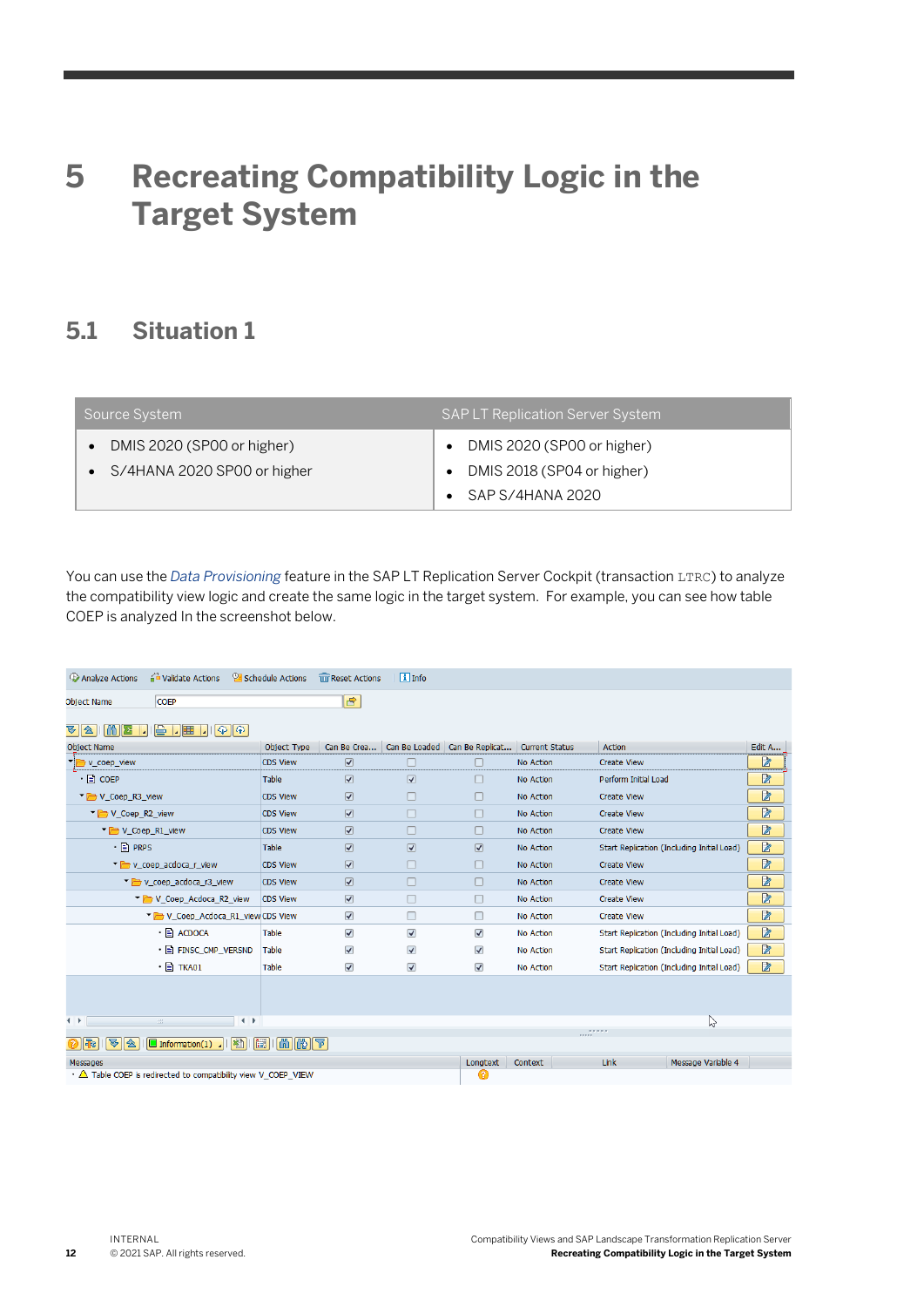### **5.2 Situation 2**

| Source System                                  | <b>SAP LT Replication Server System</b>                                        |
|------------------------------------------------|--------------------------------------------------------------------------------|
| DMIS 2020 (SP00 or higher)<br><b>DMIS 2018</b> | DMIS 2011 (SP14 or higher),<br>$\bullet$<br>DMIS 2018 (SP00-SP03)<br>$\bullet$ |
| <b>DMIS 2011</b>                               |                                                                                |
| S/4HANA 2020 SP00 or higher<br>$\bullet$       |                                                                                |
| S/4HANA 1809                                   |                                                                                |
| S/4HANA 1909                                   |                                                                                |

or

| Source System    | <b>SAP LT Replication Server System</b> |
|------------------|-----------------------------------------|
| <b>DMIS 2018</b> | DMIS 2020 (SP00 or higher)              |
| <b>DMIS 2011</b> | DMIS 2018 (SP04 or higher)              |
| S/4HANA 1809     | SAP S/4HANA 2020                        |
| S/4HANA 1909     |                                         |

SAP LT Replication Server will create the tables associated with the compatibility view in the target system but will not create the views in the target system. You need to manually create the views and link the tables to the views in the target system.

Consider the example in section 1.2. SAP LT Replication Server will create the tables PRPS, COEP, ACDOCA, TKA01, and FINSC\_CMP\_VERSND in the target system, but will not create the views V\_COEP, V\_COEP\_R1and so on. You will need to manually create the views and link table COEP to the view V\_COEP.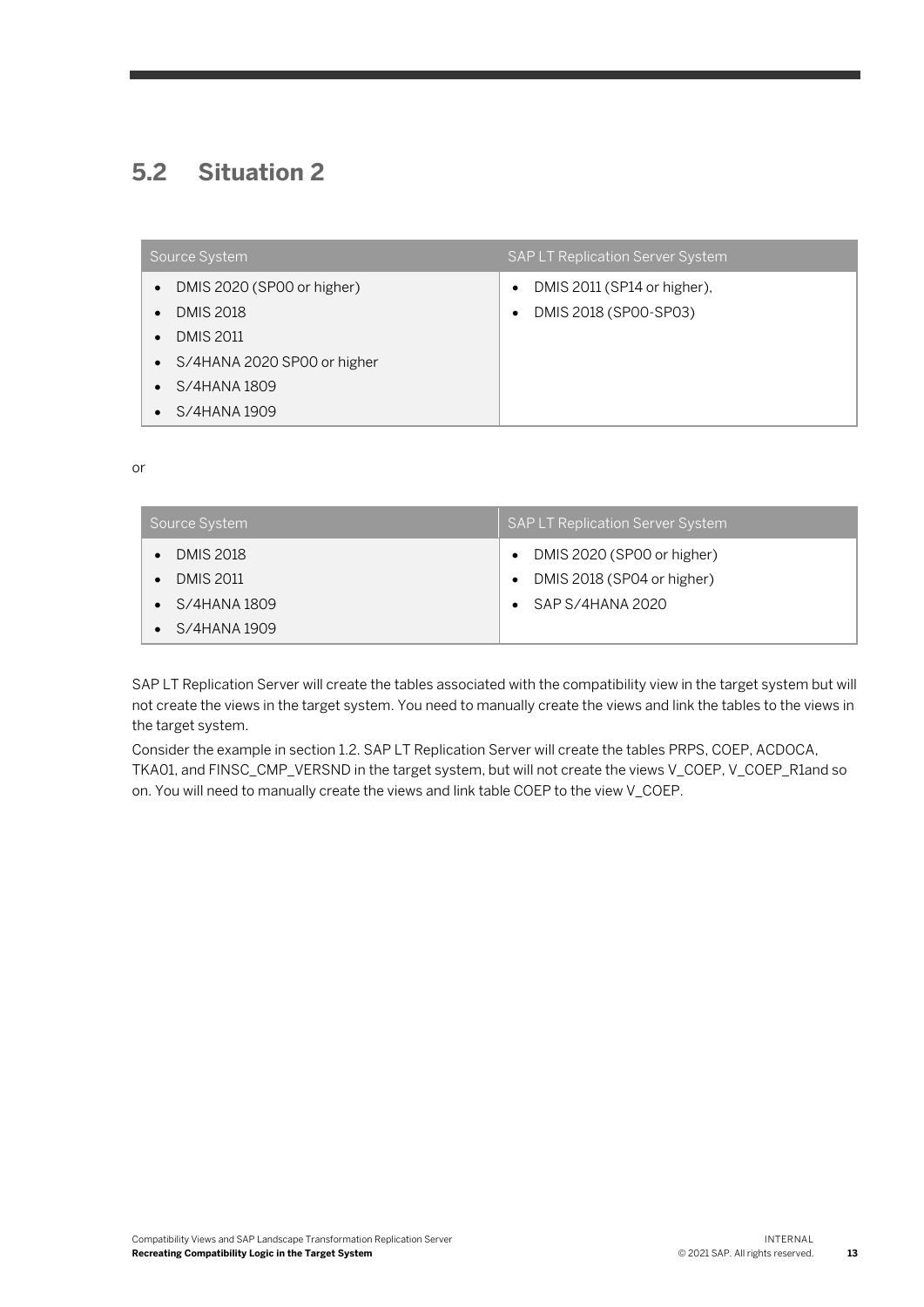# **6 Additional Information About CDS Views**

The limitations and steps described in this document are generally also applicable to CDS views. The manual steps described above should also work for CDS views. However, it is important to note that CDS views may contain additional logic which needs to be taken care of when recreating the view in the target system.

If you are using SAP S/4 HANA 2020 (or higher) or DMIS 2020 or DMIS 2018 (SP04 or higher) in the SAP LT Replication system, and if you are using SAP S/4 HANA 2020 (or higher) or DMIS 2020 in the source system, you can use the Data Provisioning function in transaction LTRC to analyze the CDS views and start the transfer of data for CDS views .